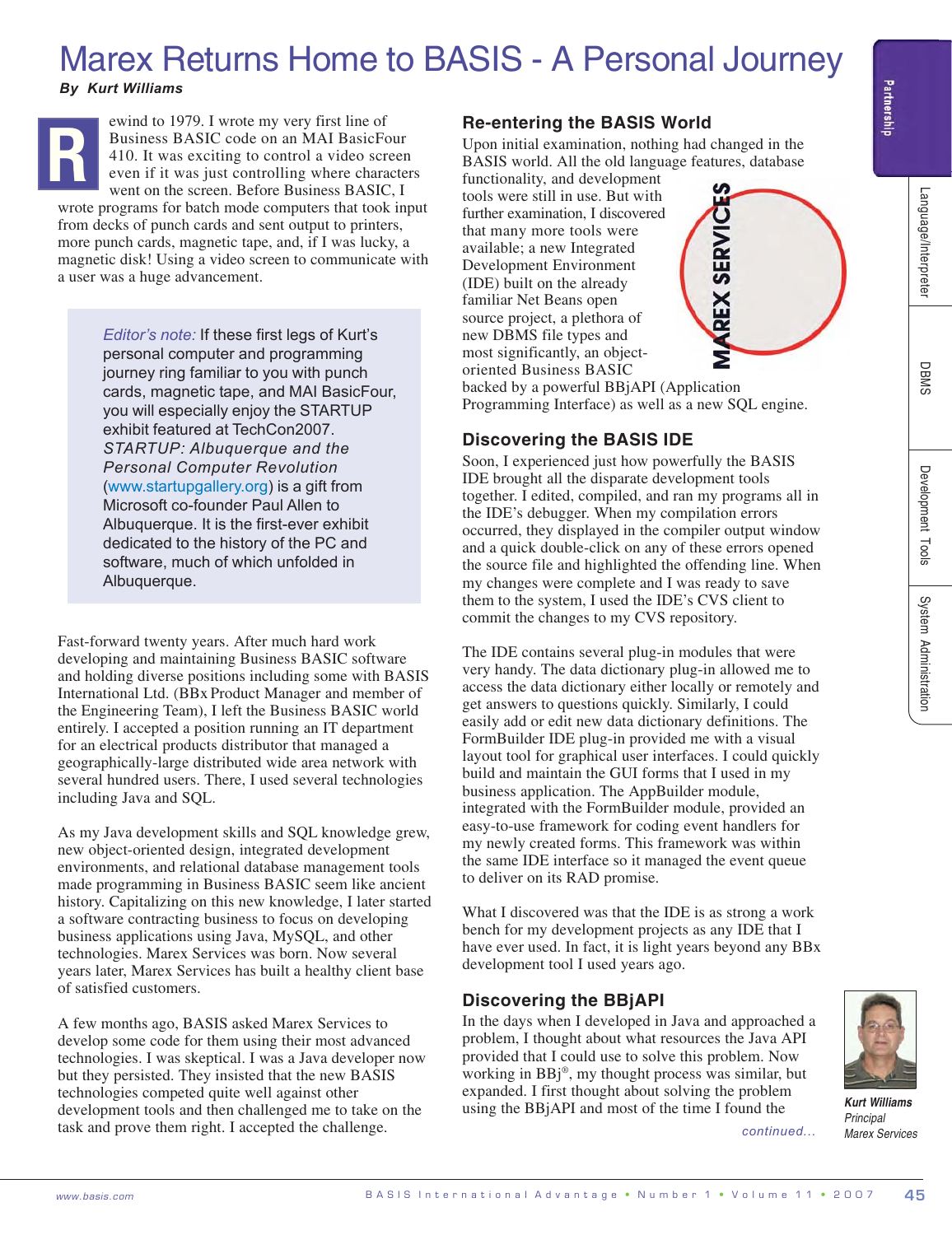solution. However, if I needed a bit more help, I moved outward to the Java API. With this synergy, the two working together always provided a solution. There really were no limits!

One of my greatest discoveries about the BBjAPI was how much time it saved me. For example, if I was using PRO/5® and had a list button on my form that I needed to load from a database table, I would have opened the file, read each record that met my criteria from the file, and placed it into the list button control. Using the record set capabilities in the BBjAPI, I reduced all those steps to the following:

```
connectStr$=" jdbc:basis:ourServer:2001?database=dbName&user=admin&password=mypwd"<br>sqlStr$="SELECT StateAbbr FROM States Order By StateAbbr"
statesRecordSet! = BBjAPI().createSQLRecordSet(connectStr$, mode$, sqlStr$)
statesListButton!.fillFromRecordSet(statesRecordSet!,"StateAbbr")
```
The **connectStr\$** variable was the information the SQL Engine needed to connect to **ourServer**. It further said to use port 2001 and open the database dbName as the user named admin with the password mypwd. The sqlStr\$ entry was the SQL SELECT statement needed to load the **States** list button. The third line created an SQL record set object using **connectStr\$** and **sqlStr\$**. The fourth line filled the BBjListButton object from the BBjRecordSet object created in the previous three.

This BBjAPI approach was straightforward and easy. There was no need to build a read loop loading each individual record read into the list button and no need to handle the error when the loop gets to the end of the file. The **fillFromRecordSet** method called in the BBjListButton object handled all these functions.

Considering all these features, I found the BBjAPI was a rich toolbox of objects and methods for managing the interfaces and processes that made up my business applications.

#### **Discovering the SQL Engine**

The BBj SQL Engine was a first rate SQL processor for managing my applications data whether it resided in the BBj DBMS files or in a database manager such as MySQL. Much to my surprise, I found that I could do everything with the BBj SQL Engine that I was accustomed to doing with SQL tools outside of BBj.

For example, I needed to develop a list of serial numbers registered to a given customer that also had an end user record registered to the serial number. Using a traditional Business BASIC approach, I would have written something like this:

```
read (serialNumber, key=customerNumber$, knum=1, dom=*next)serialNumRec$
readLoop:
        read record(serialNumber, end=doneLoop)serialNumRec$
        if serialNumRec.customerNumber$<>customerNumber$ then goto doneLoop
        read record(endUserLink, key=serailNumRec.serialNum$, dom=readLoop)endUserLink$
        read record(endUserData, key=endUserLink.endUserNumber$)endUserData$
        REM .. do whatever we need to do ..
        goto readLoop:
doneLoop:
```
While this worked, this approach was time consuming. However, when I moved the processing to the BBj SQL Engine as follows, it ran much faster:

connectStr\$="jdbc:basis:ourServer:2001?database=dbName&user=admin&password=mypwd" sql\$="SELECT T2.SERIAL\_NBR, T3.ACTIVE\_FLAG, T1.\*, T4.INDUSTRY\_NAME<br>sql\$=sql\$+"FROM EndUserData T1 " sql\$=sql\$+"INNER JOIN EndUserLink T2 ON T1.END\_USER\_NBR = T2.END\_USER\_NBR "  $sq13 = sq13 + 1$  Times JOIN Englisher (2 ON 11.END\_USER\_NBR = 12.END\_USER\_NBR sql \$=sql \$+"INNER JOIN Serial Number T3 ON T2.SERIAL\_NBR = T3.SERIAL\_NBR sql \$=sql \$+"INNER T3 OR T2. SERIAL\_NBR = T3.SERIAL\_NBR sql \$=sql \$+"' m sql\$=sql\$+"ORDER BY T2.SERIAL\_NBR" ourRecordSet!=BBjAPI().createSQLRecordSet(connectStr\$, mode\$, sql\$) while 1 rowData! = ourRecordSet.getCurrentRecordData() REM .. do whatever we need to do .. ourRecordSet.next(err=\*break) wend

*continued...*